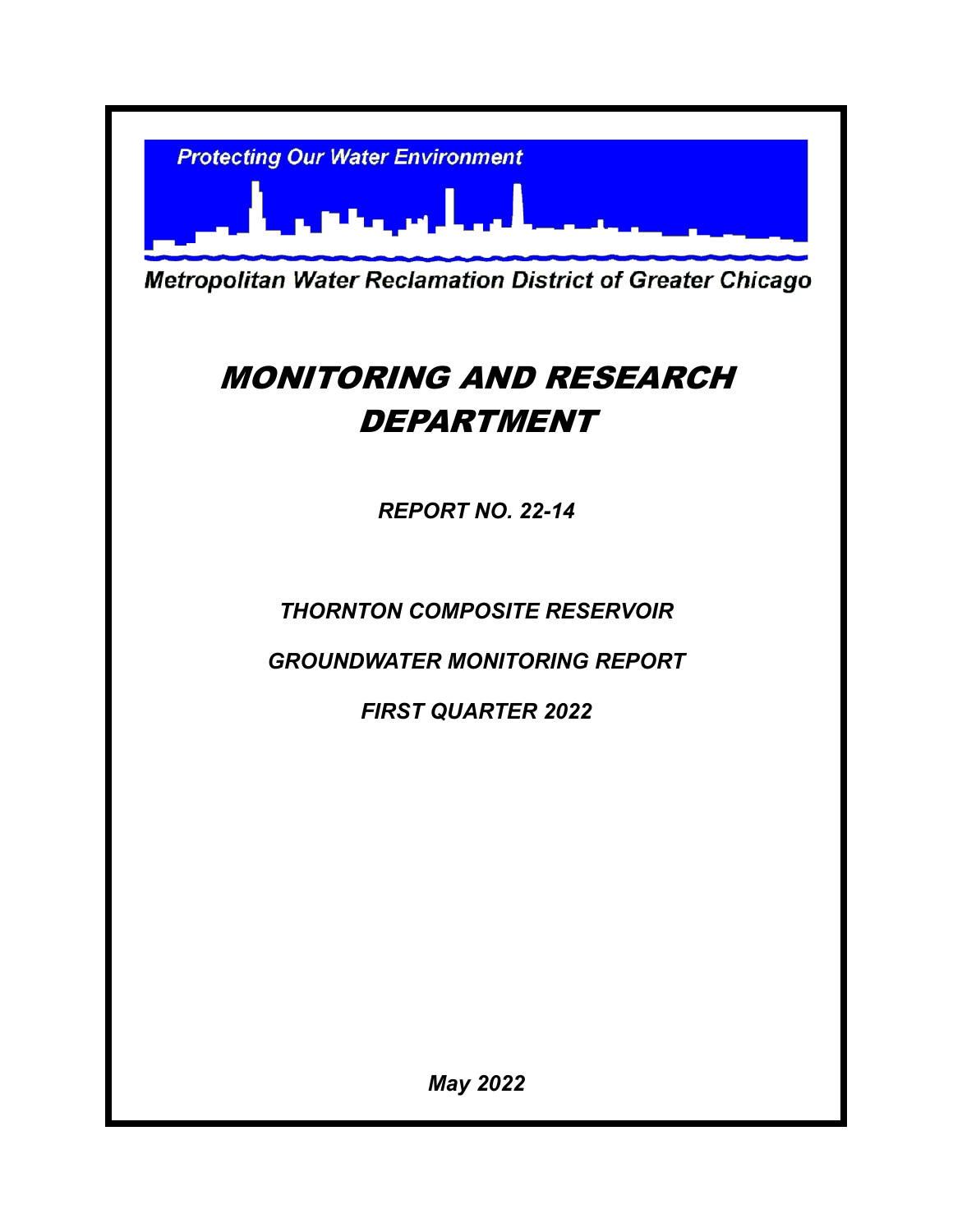

## Metropolitan Water Reclamation District of Greater Chicago

CECIL LUE-HING RESEARCH AND DEVELOPMENT COMPLEX CICERO, ILLINOIS 60804-4112 6001 WEST PERSHING ROAD

Edward W. Podczerwinski, P.E. Director of Monitoring and Research

May 19, 2022

Mr. Michael Summers Groundwater Section Manager Bureau of Water/Public Water Supplies Illinois Environmental Protection Agency 1021 North Grand Avenue East Springfield, IL 62794

Dear Mr. Summers:

Subject: Transmittal of the Report "Thornton Composite Reservoir Groundwater Monitoring Report First Quarter 2022"

Please find attached the report entitled "Thornton Composite Reservoir Groundwater Monitoring Report First Quarter 2022" transmitted electronically. The report is prepared for transmittal to the Illinois Environmental Protection Agency (IEPA) in accordance with the Thornton Composite Reservoir (TCR) Groundwater Monitoring Plan. Also attached is the Excel® spreadsheet of the TCR raw data as required by the IEPA.

If you have any questions or would like to have additional information, please contact Mr. Benjamin Morgan at (708) 588-3743 or MorganB@mwrd.org.

Very truly yours,

Albert Cox

Albert E. Cox, Ph.D. Environmental Monitoring and Research Manager Monitoring and Research Department

AC:BM:lf **Attachments** cc: Mr. M. Brown, IEPA Mr. E. Podczerwinski **BOARD OF COMMISSIONERS** 

Kari K. Steele President Barbara J. McGowan **Vice President Marcelino Garcia Chairman of Finance** 

**Cameron Davis Kimberly Du Buclet Josina Morita** Chakena D. Perry Eira L. Corral Sepúlveda Mariyana T. Spyropoulos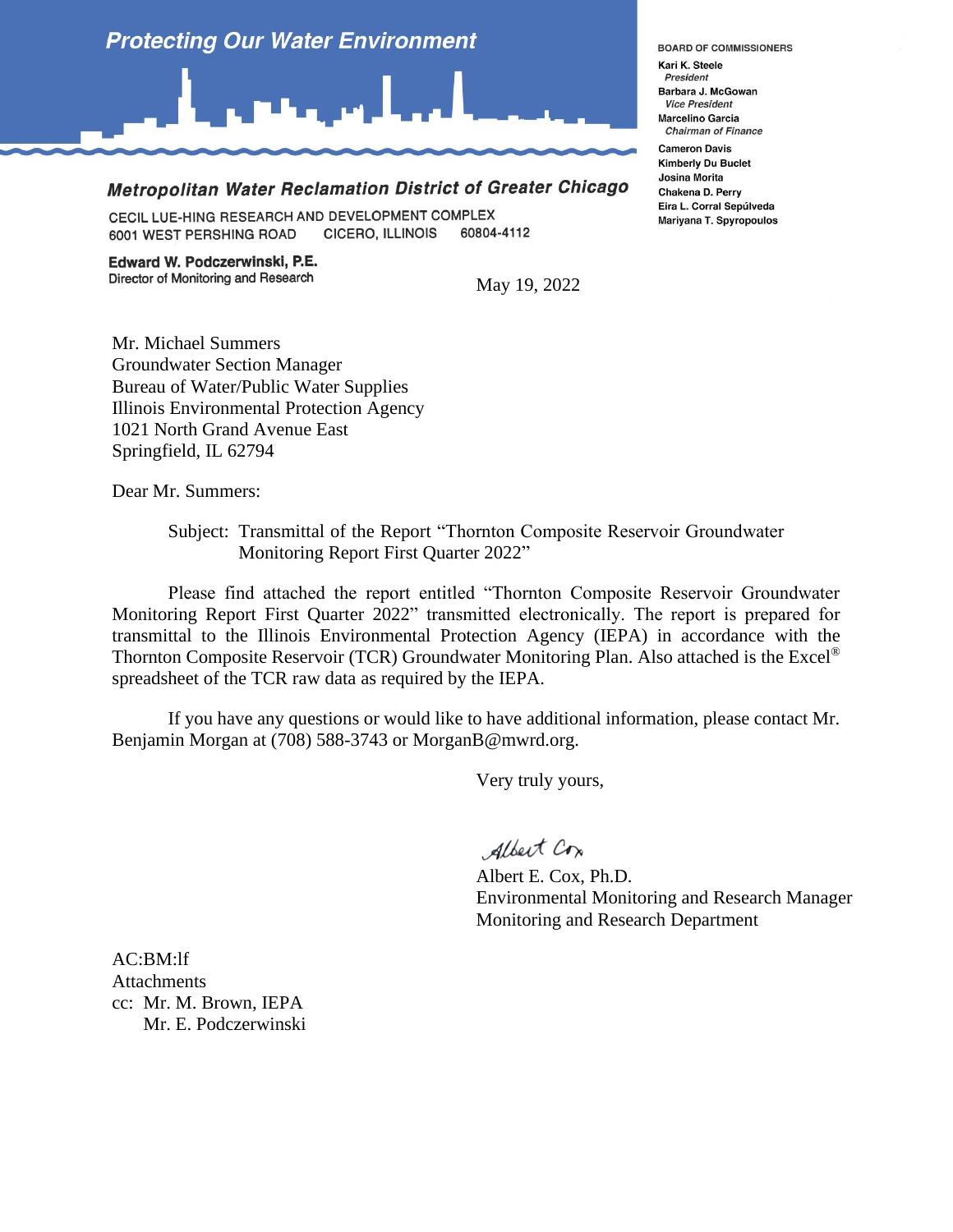#### **THORNTON COMPOSITE RESERVOIR**

#### **GROUNDWATER MONITORING REPORT**

**FIRST QUARTER 2022**

**By**

**Benjamin Morgan Environmental Soil Scientist** 

**Guanglong Tian Principal Environmental Scientist** 

**Albert Cox Environmental Monitoring and Research Manager** 

**Heng Zhang Assistant Director of Monitoring and Research Environmental Monitoring and Research Division**

**Monitoring and Research Department Edward W. Podczerwinski, Director May 2022**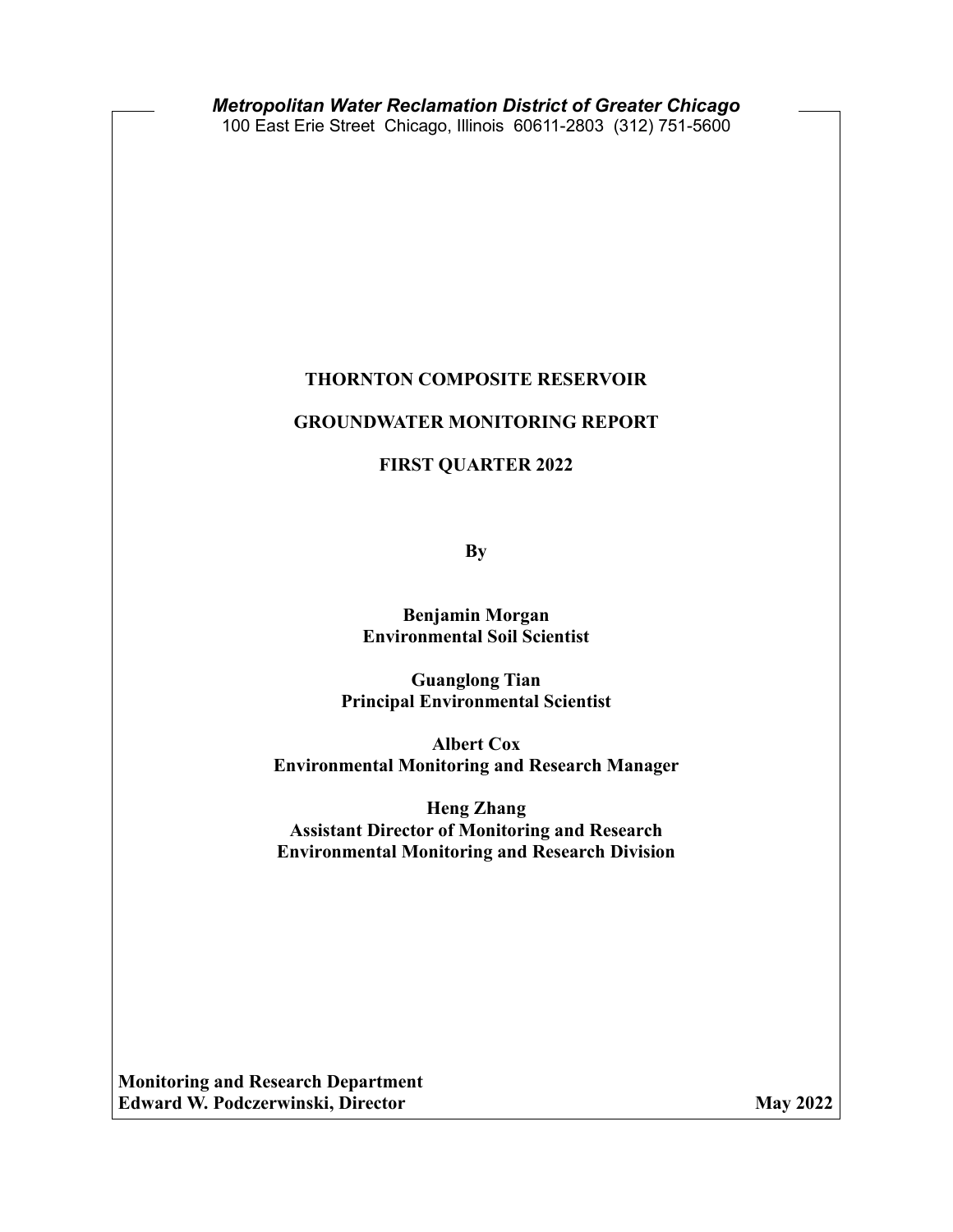# **TABLE OF CONTENTS**

       Page

| <b>LIST OF TABLES</b>        | $\ddot{\rm ii}$ |
|------------------------------|-----------------|
| <b>LIST OF FIGURES</b>       | iii             |
| <b>LIST OF ABBREVIATIONS</b> | iv              |
| <b>ACKNOWLEDGMENTS</b>       | $\mathbf{V}$    |
| <b>DISCLAIMER</b>            | V               |
| <b>INTRODUCTION</b>          | 1               |
| <b>FIELD ACTIVITIES</b>      | 5               |
| <b>ANALYTICAL RESULTS</b>    | 8               |
| <b>REFERENCES</b>            | 12              |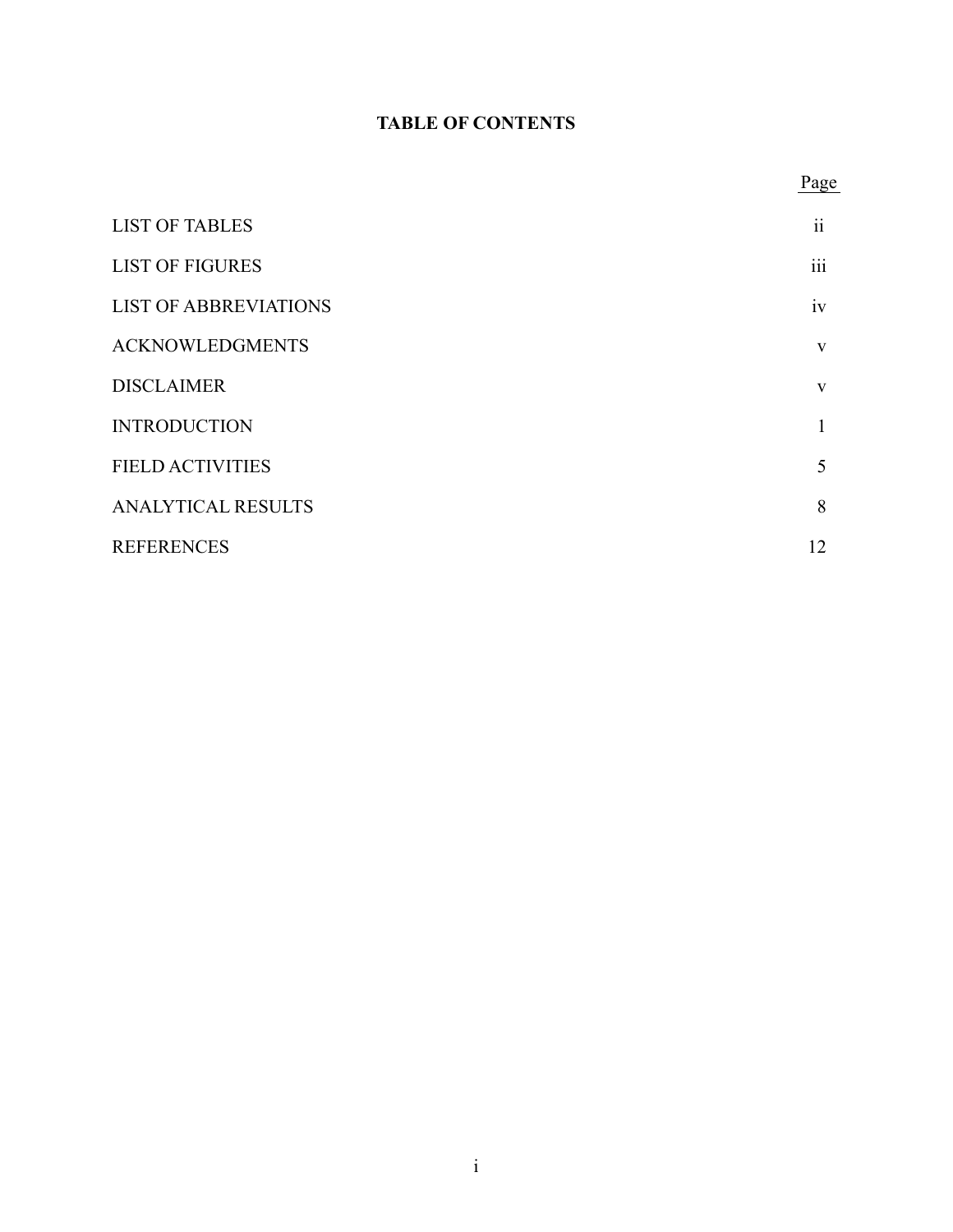# **LIST OF TABLES**

<span id="page-4-0"></span>

| Table<br>No.   |                                                                                                                                                                                                                                   | Page           |
|----------------|-----------------------------------------------------------------------------------------------------------------------------------------------------------------------------------------------------------------------------------|----------------|
| 1              | Characteristics of Monitoring Wells TB-118 Through TB-124 at the<br><b>Thornton Composite Reservoir Site</b>                                                                                                                      | 3              |
| $\overline{2}$ | Devices and Corresponding Dates of Sampling During the Fill Event<br>Sampling in February and March 2022                                                                                                                          | 6              |
| 3              | Summary of Elevations at Sampling Port 3 of Each Well and<br>Corresponding Groundwater Elevations During Fill Event Sampling in<br>February and March 2022                                                                        | $\overline{7}$ |
| 4              | Analytical Methods Used for Required Parameters                                                                                                                                                                                   | 9              |
| 5              | Analysis of Groundwater Sampled from Monitoring Wells TB-118<br>Through TB-124 and the Main Quarry Sump at the Thornton Composite<br>Reservoir Site for the First Sampling of the First Fill Event in February<br>and March 2022  | 10             |
| 6              | Analysis of Groundwater Sampled from Monitoring Wells TB-118<br>Through TB-124 and the Main Quarry Sump at the Thornton Composite<br>Reservoir Site for the Second Sampling of the First Fill Event in<br>February and March 2022 | 11             |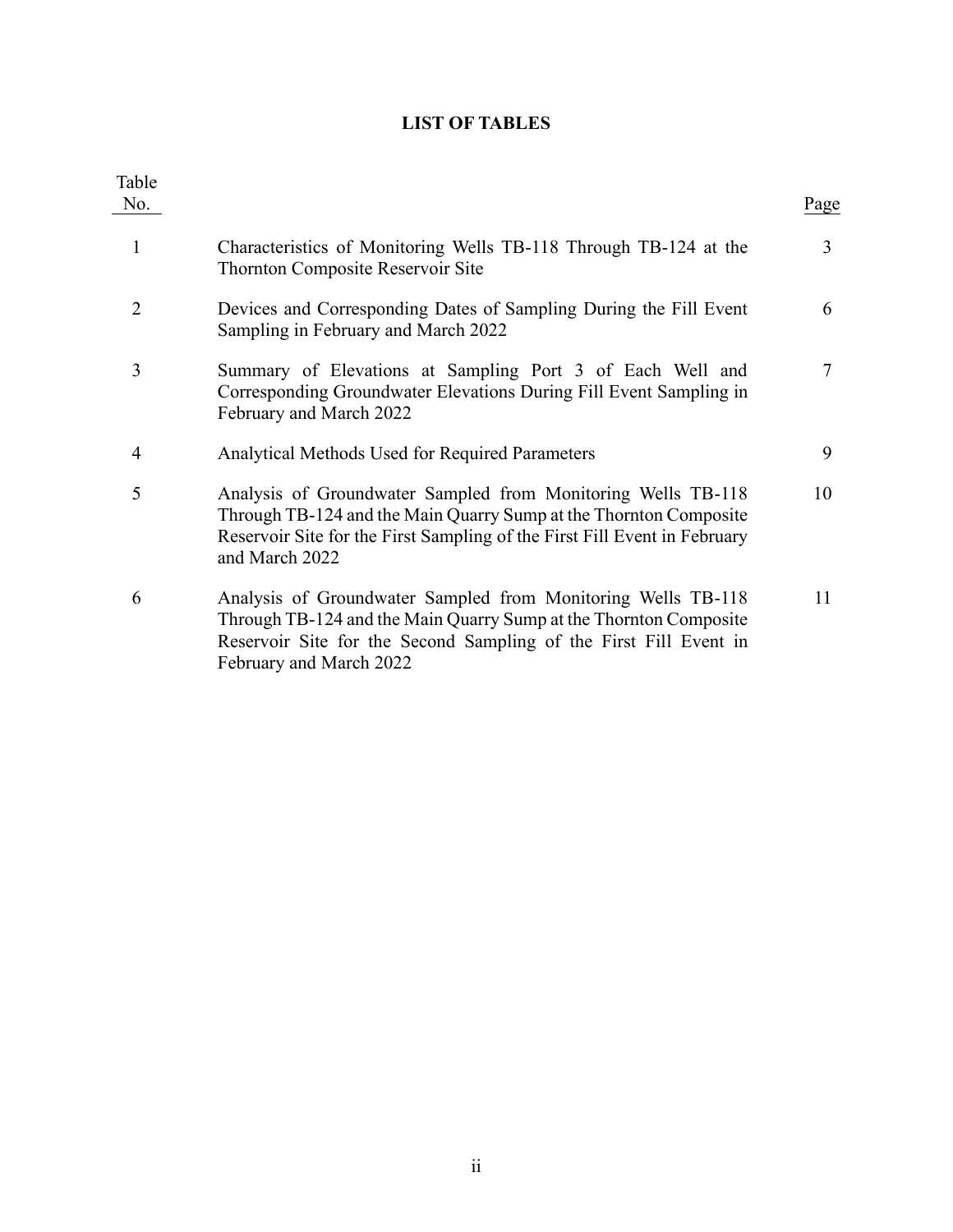# **LIST OF FIGURES**

<span id="page-5-0"></span>

| Figure<br>No. |                                                | <u>Page</u> |
|---------------|------------------------------------------------|-------------|
|               | Monitoring Well and Main Quarry Sump Locations |             |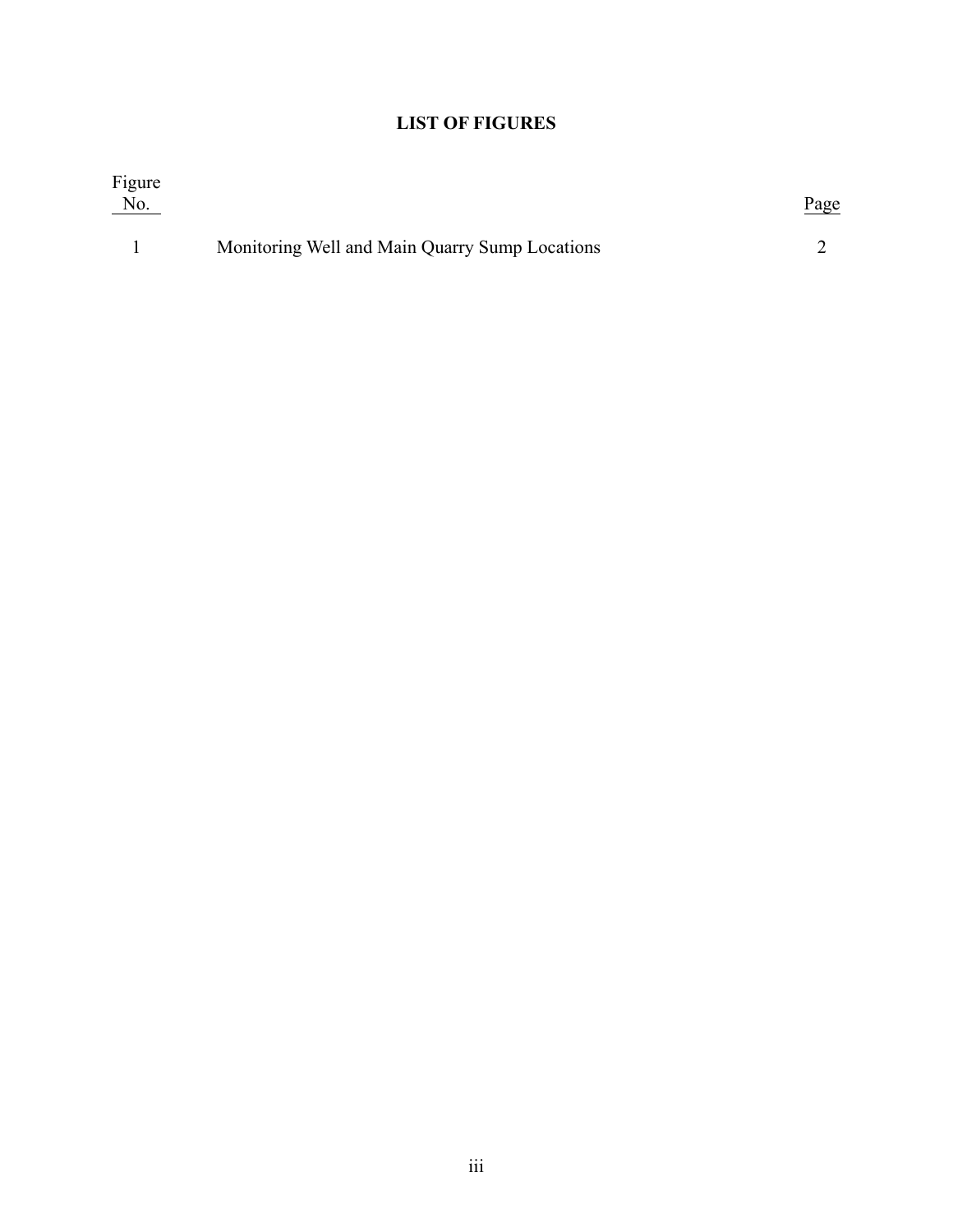# **LIST OF ABBREVIATIONS**

| Acronym    | Definition                           |  |  |  |  |  |  |  |
|------------|--------------------------------------|--|--|--|--|--|--|--|
| CCD        | Chicago City Datum                   |  |  |  |  |  |  |  |
| <b>CFU</b> | colony forming unit                  |  |  |  |  |  |  |  |
| CSF        | combined sewer flow                  |  |  |  |  |  |  |  |
| EC         | electrical conductivity              |  |  |  |  |  |  |  |
| <b>GMP</b> | Groundwater Monitoring Plan          |  |  |  |  |  |  |  |
| <b>GPS</b> | <b>Groundwater Protection System</b> |  |  |  |  |  |  |  |
| <b>IAC</b> | Illinois Administrative Code         |  |  |  |  |  |  |  |
| <b>TCR</b> | <b>Thornton Composite Reservoir</b>  |  |  |  |  |  |  |  |
| <b>TDS</b> | total dissolved solids               |  |  |  |  |  |  |  |
| <b>TOC</b> | total organic carbon                 |  |  |  |  |  |  |  |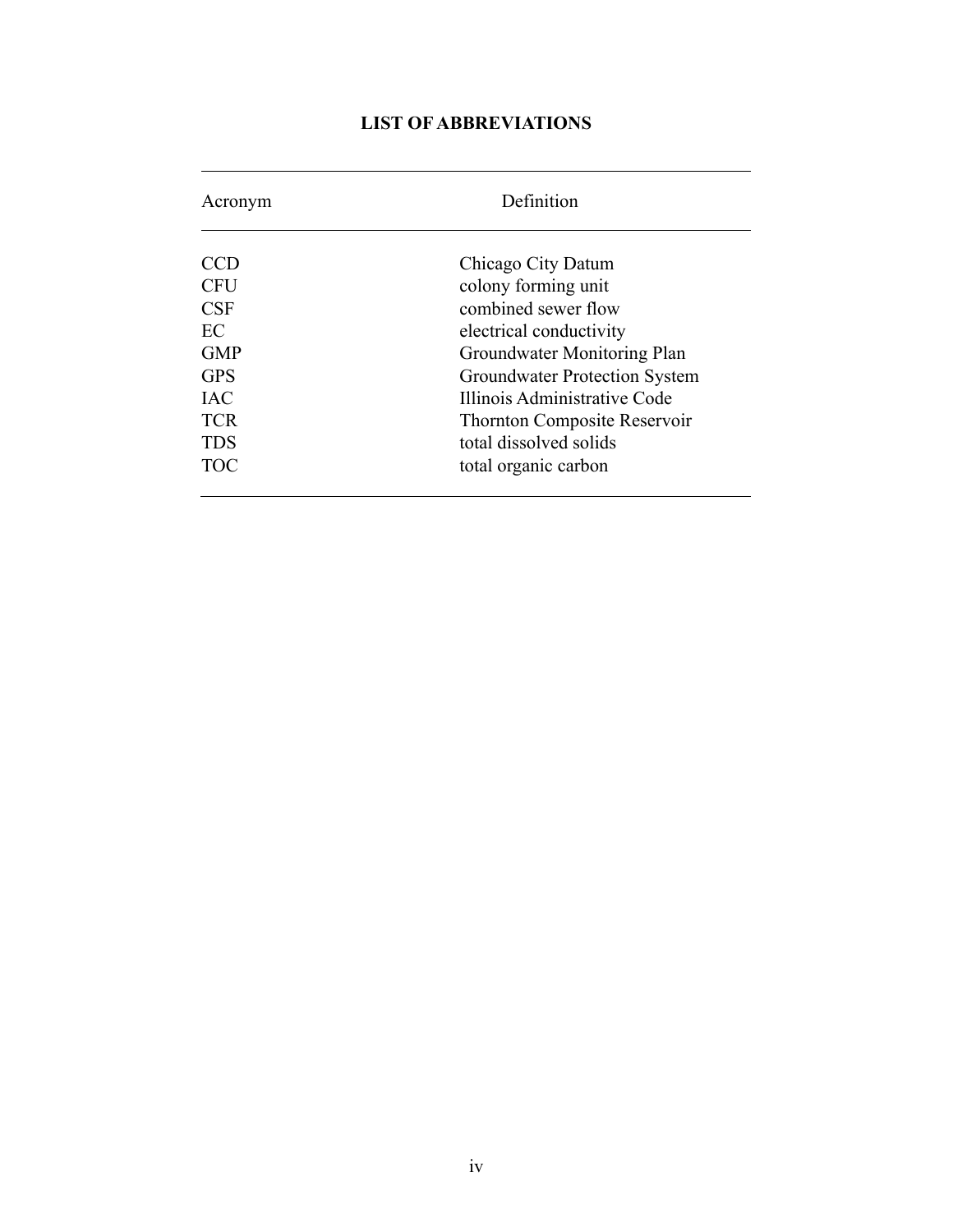#### **ACKNOWLEDGMENTS**

This report for the Thornton Composite Reservoir (TCR) Groundwater Monitoring was generated by the Monitoring and Research Department. All samples were collected by A3 Environmental Consultants (contractor) under TCR Contract 21-100-11. Analyses were performed by the Analytical Laboratories Division and the Analytical Microbiology Laboratory of the Metropolitan Water Reclamation District of Greater Chicago (District). Special thanks are due to Ms. Laura Franklin for typing and formatting this report.

#### **DISCLAIMER**

Mention of proprietary equipment and chemicals in this report does not constitute endorsement by the District.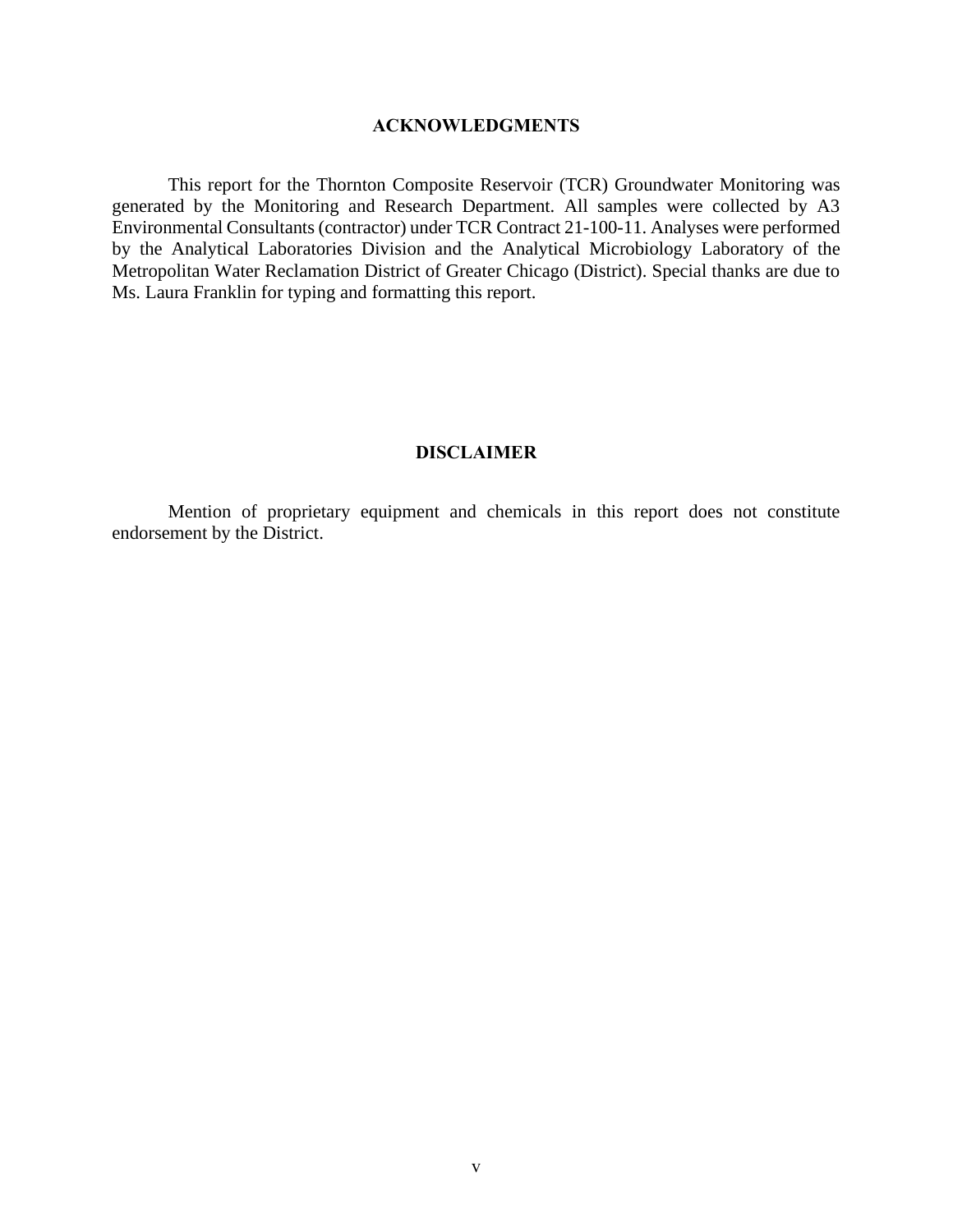#### **INTRODUCTION**

A Groundwater Protection System (GPS) was constructed for the Thornton Composite Reservoir (TCR) to protect against the exfiltration of combined sewer flow (CSF) into the surrounding dolomite aquifers. The CSF and minimal amounts of stormwater are stored in the reservoir during and after large storm events. To monitor the performance of the GPS, a network of monitoring wells located outside the perimeter of the GPS is being monitored as discussed in the Revised Groundwater Monitoring Plan (GMP) (Black & Veatch, 2016). As explained in the Revised GMP, one sample of reservoir water, one from the Main Quarry Sump, and one from each of the seven wells are collected annually and analyzed for the Illinois Administrative Code Title 35 Part 620 Class I (Class I) groundwater constituents. In addition, following a reservoir fill event or during a routine quarterly event, groundwater is sampled from the seven wells and the Main Quarry Sump and tested for a targeted list of parameters that are more likely to be detected in CSF water.

The monitoring well system consists of one deep well, TB‐124, which monitors the underlying Galena Aquifer, and six vertical Westbay multi-level monitoring wells, TB-118, TB-119, TB‐120, TB‐121, TB‐122, and TB‐123, which monitor the Silurian dolomite aquifers. As discussed in the Revised GMP, following a reservoir fill event, sampling is required every two weeks while the water in the reservoir remains above an elevation of -280 feet Chicago City Datum (CCD). Groundwater is sampled from each well at the first sample interval port immediately below the reservoir water elevation. Each of the multilevel monitoring wells is capable of monitoring four distinct 20-foot intervals in the Silurian dolomite aquifer.

The locations of the monitoring wells, the quarry sump, the TCR, and the GPS are presented in Figure 1. The Main Quarry Sump is located beyond the south boundary of the GPS and is not a component of the TCR but is an integral part of the Hanson Material Services mining quarry to the south of the TCR. This sump facilitates mining operations by minimizing the water level at the bottom of the quarry. It is possible that the bottom of this sump could extend beyond the lowest depth of the TCR (-297.5 feet CCD). The sump contains mainly groundwater and small quantities of surface runoff, and it is sampled quarterly and during fill events, along with the wells, to evaluate the potential migration of contaminants from the TCR to the sump.

Table 1 lists the characteristics of all wells at the TCR site (well location coordinates, elevations, and depths, and the sampling port interval elevations).

Prior to the TCR becoming operational in November 2015, eight (8) sampling events were conducted on a quarterly basis for two years (May 2012 through March 2014) to provide background data on the existing groundwater quality. In order to evaluate the effectiveness of the grout curtain and the GPS, the Revised GMP (2016) presents the analysis of data for all samples collected during the background monitoring period and provides a baseline for comparison with routine monitoring data. Changes over time in groundwater calcium and magnesium concentrations would also be useful in tracking the occurrence of infiltration/exfiltration. Groundwater analytical data routinely generated for the monitoring wells, reservoir, and sump will also be compared with the Class I Groundwater Standards (Illinois Pollution Control Board, Illinois Environmental Protection Agency, 2013) to evaluate any exceedances in groundwater standards.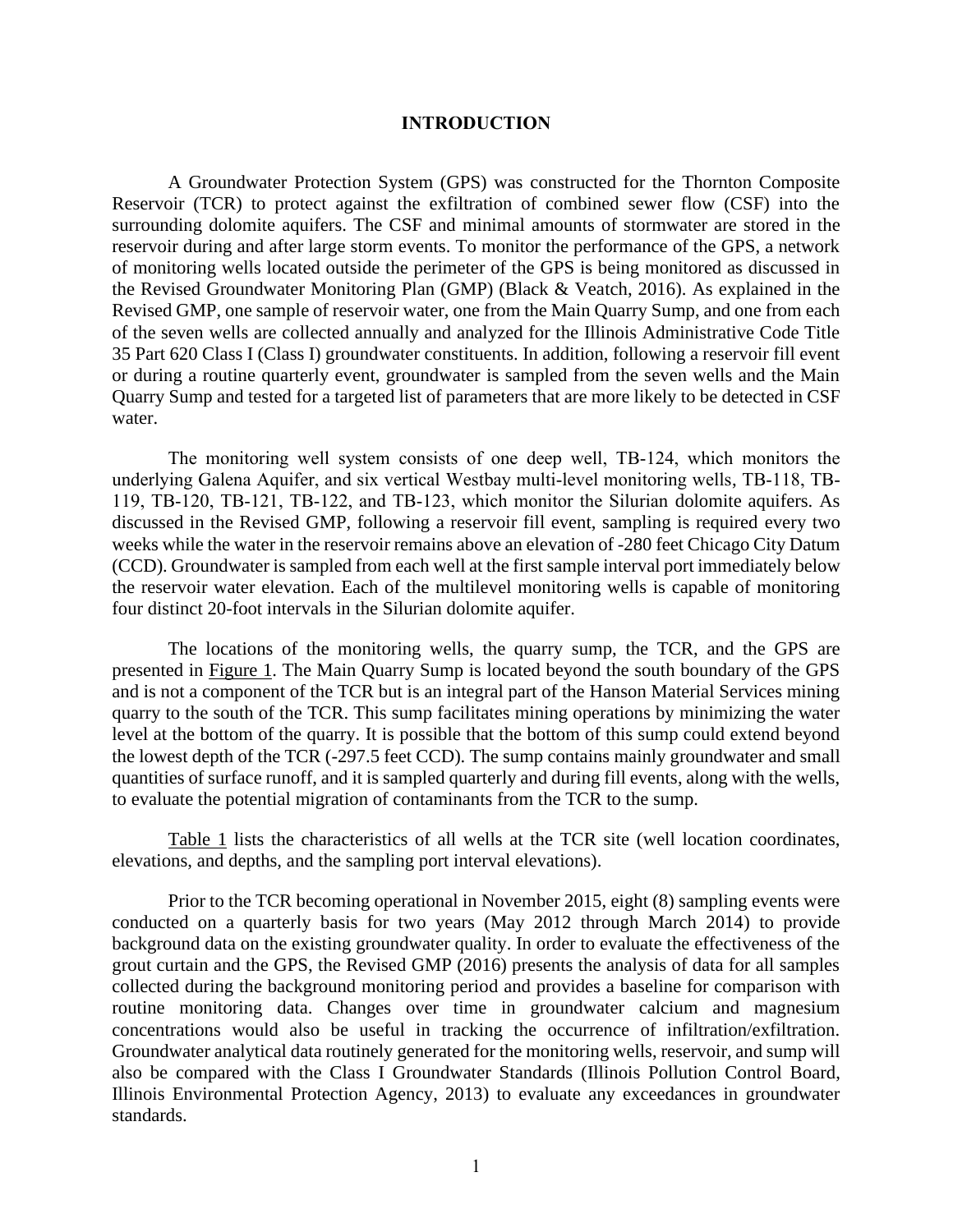

FIGURE 1: MONITORING WELL AND MAIN QUARRY SUMP LOCATIONS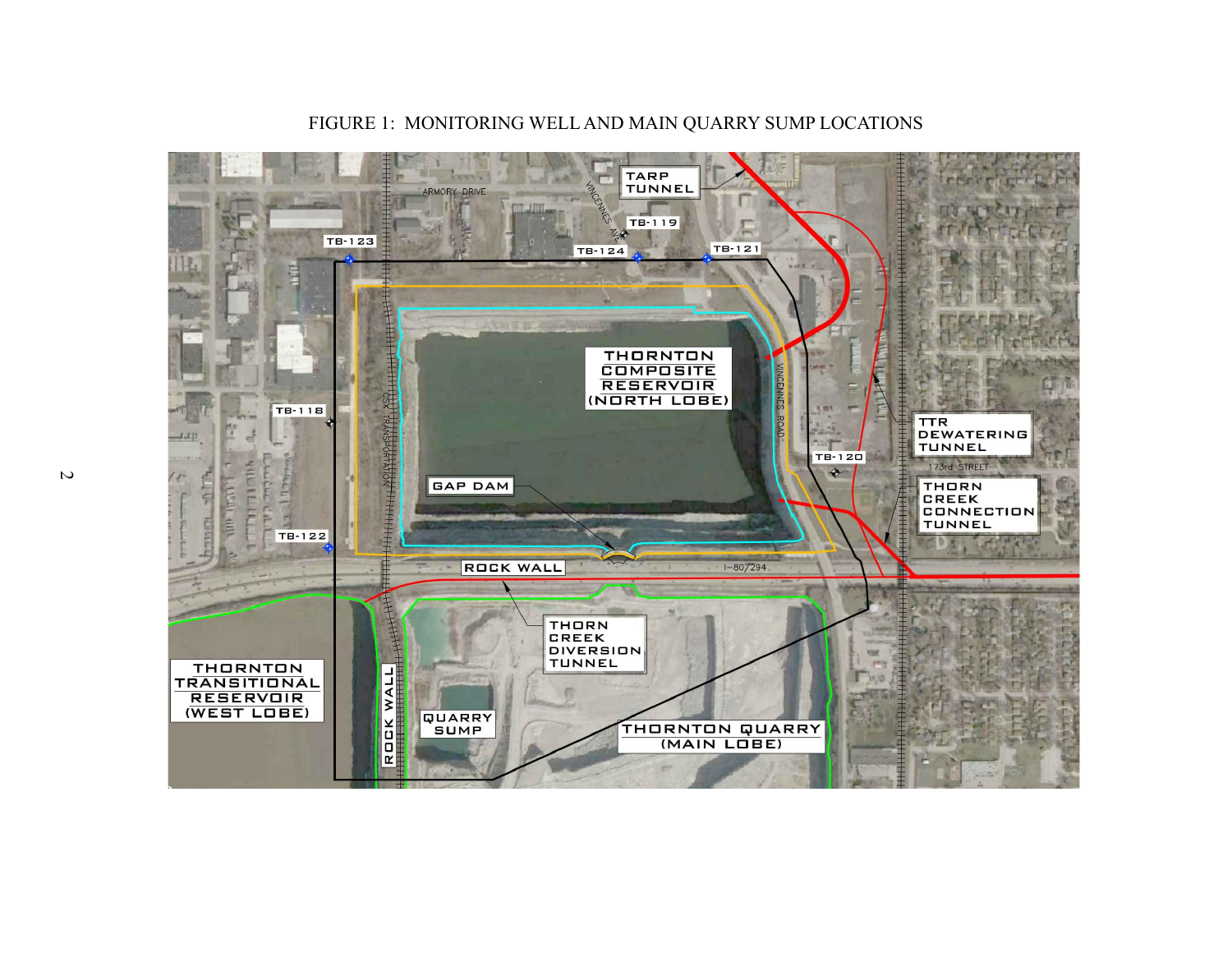|            | Coordinates <sup>1</sup> |                   | Ground<br>Surface           | Top of<br>Riser | Depth of          |                 |                                  |                  |                  |
|------------|--------------------------|-------------------|-----------------------------|-----------------|-------------------|-----------------|----------------------------------|------------------|------------------|
|            | Northing                 | Easting           | Elevation                   | Elevation       | Well              |                 | Sampling Port Interval (ft, CCD) |                  |                  |
| Well ID    | (f <sup>t</sup> )        | (f <sup>t</sup> ) | $(\text{ft}, \text{CCD}^2)$ | $(f_t, CCD)$    | (f <sup>t</sup> ) | Interval 1      | Interval 2                       | Interval 3       | Interval 4       |
| TB-118     | 1,791,110.38             | 693,560.44        | 38.5                        | 41.5            | 532               | $-85$ to $-105$ | $-212$ to $-232$                 | $-283$ to $-303$ | $-392$ to $-412$ |
| TB-119     | 1,792,316.63             | 695,509.39        | 27.9                        | 29.5            | 529               | $-85$ to $-105$ | $-212$ to $-232$                 | $-283$ to $-303$ | $-392$ to $-412$ |
| TB-120     | 1,790,782.31             | 696,888.93        | 40.0                        | 42.1            | 540               | $-86$ to $-106$ | $-213$ to $-233$                 | $-284$ to $-304$ | $-393$ to $-413$ |
| TB-121     | 1,792,193.10             | 696,044.98        | 29.4                        | 30.4            | 461               | $-84$ to $-104$ | $-211$ to $-231$                 | $-282$ to $-302$ | $-391$ to $-411$ |
| TB-122     | 1,790,288.61             | 693,549.38        | 48.8                        | 51.7            | 480               | $-85$ to $-105$ | $-212$ to $-232$                 | $-283$ to $-303$ | $-392$ to $-412$ |
| TB-123     | 1,792,185.60             | 693,685.69        | 28.9                        | 31.8            | 460               | $-84$ to $-104$ | $-211$ to $-231$                 | $-282$ to $-302$ | $-391$ to $-411$ |
| $TB-124^3$ | 1,792,200.77             | 695,591.56        | 29.6                        | 29.2            | 728               |                 |                                  | $-663$ to $-698$ |                  |

### TABLE 1: CHARACTERISTICS OF MONITORING WELLS TB-118 THROUGH TB-124 AT THE THORNTON COMPOSITE RESERVOIR SITE

<sup>1</sup>Illinois State Plane Coordinate System (NAD 1927).

<sup>2</sup>Chicago City Datum (CCD).

<sup>3</sup>TB-124 is a conventional well screened from -663 to -698 ft CCD. Samples are taken at approximately 650 ft below ground surface.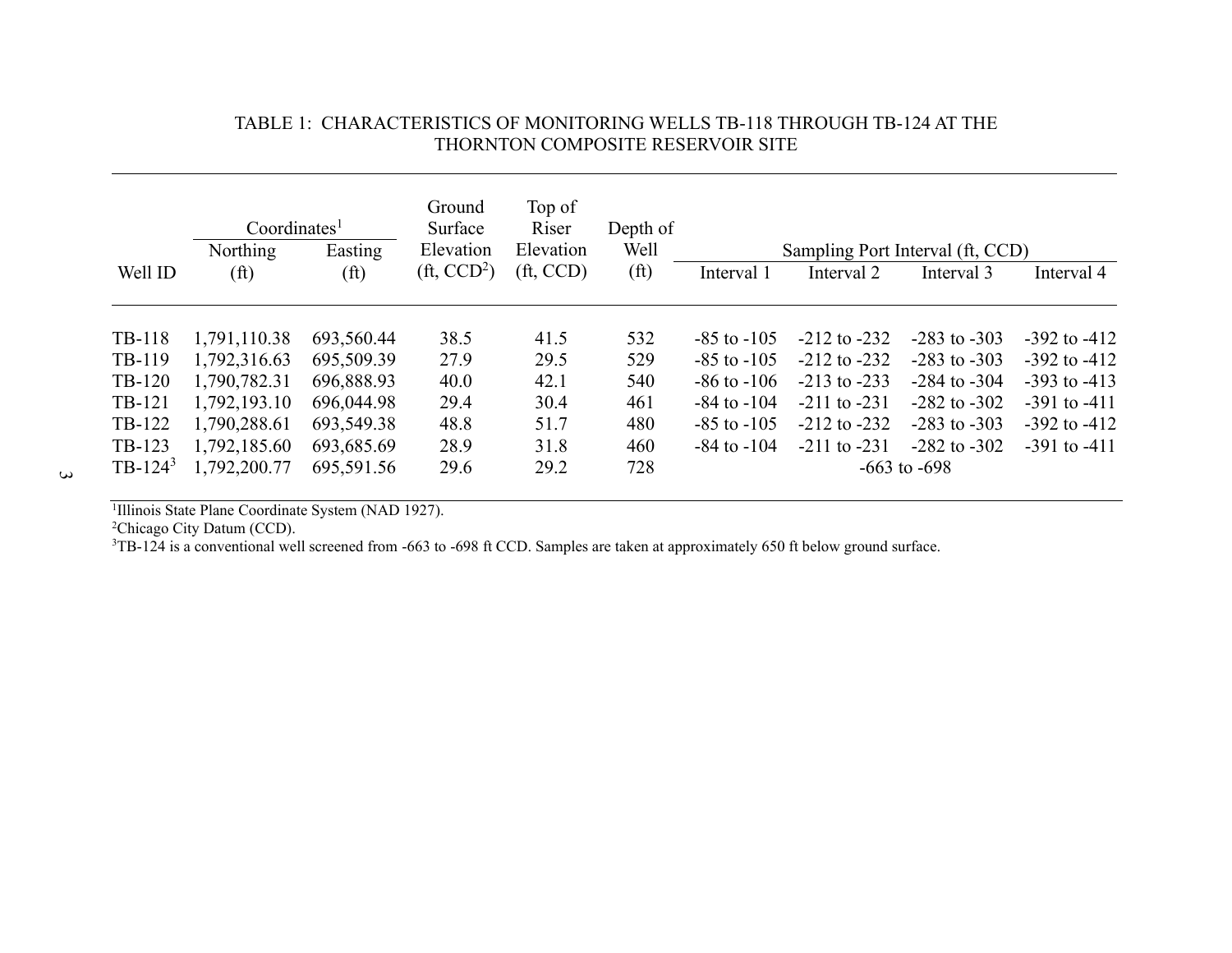There was one fill event during the first quarter of 2022 (the first event of 2022). The fill event began on February 17 and lasted until March 29, requiring three bi-weekly samplings. However, only one complete sampling and one partial sampling could be completed due to equipment malfunctioning. One complete set of fill event samples was collected during February 22 – March 2, 2022, at the Main Quarry Sump and all monitoring wells. On February 23, an error with the sampling equipment prevented accurate pressure measurements, but because mechanical operation of the equipment was still possible, the fill event sampling was completed before returning the equipment to the manufacturer for inspection and repair. A partial second sampling during the fill event was conducted on March 29 using a manual bailer, including monitoring well TB-124 and the Main Quarry Sump, because the Westbay probe and control device were undergoing repairs. A second fill event began on March 31, 2022, but sampling was not conducted until April; thus, results will be reported in the second quarterly report of 2022 for the TCR.

This report presents field activities, observations, and analytical data for surface and groundwater monitoring samples taken at the Main Quarry Sump and at all monitoring wells from February 22 to March 29, 2022.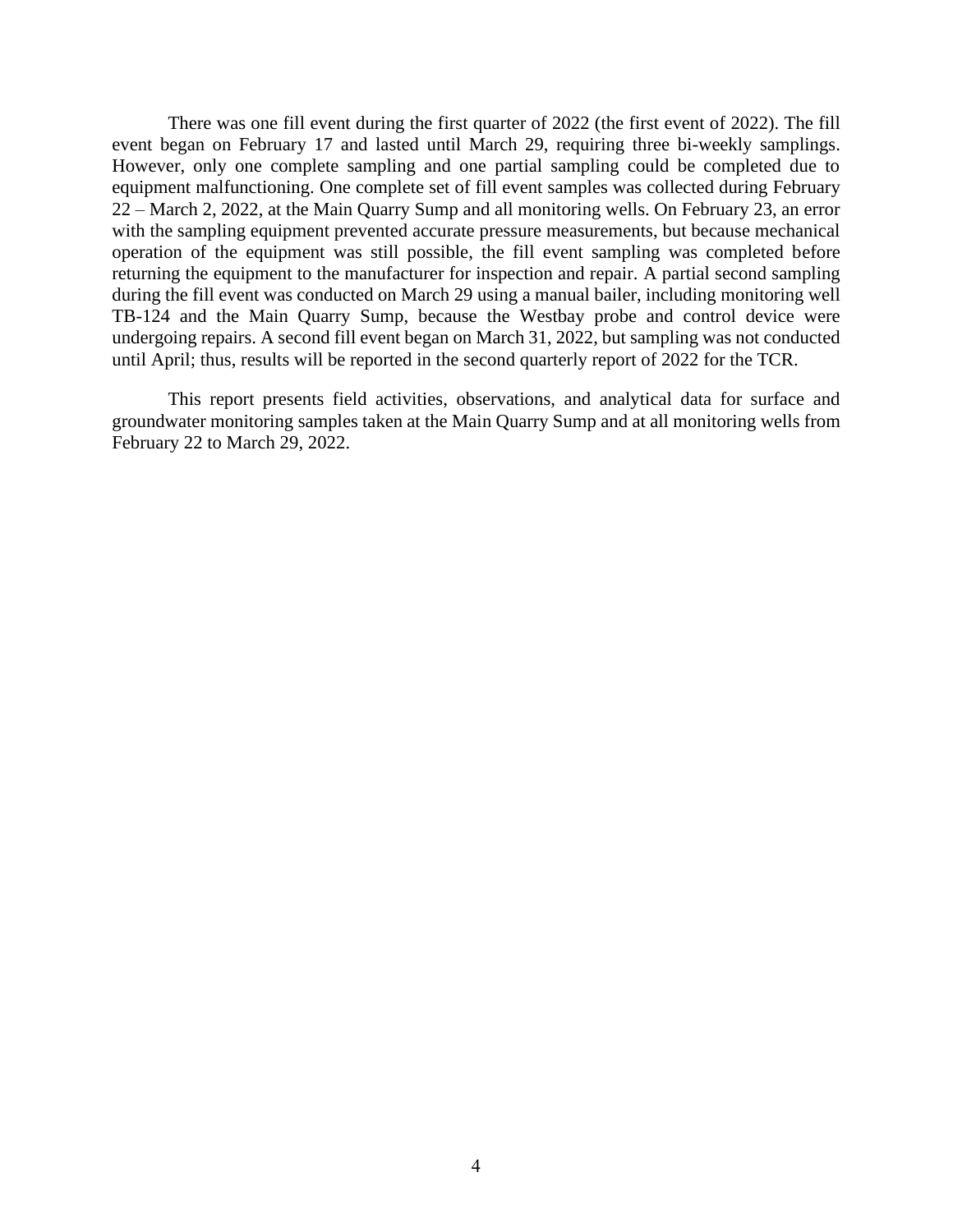#### **FIELD ACTIVITIES**

For this report period, one complete set of fill event samples was collected at the Main Quarry Sump, the deep well, and at sampling port interval 3 of all multilevel wells from February 22 – March 2, 2022. One partial set of fill event samples was collected at the Main Quarry Sump and the deep well on March 29, 2022. Sample collection dates are shown in Table 2.

Using a Myron L Ultrameter pH/conductivity/temperature meter, the pH, electrical conductivity (EC), and temperature of each sample were measured and recorded immediately after collection.

Prior to sampling the multilevel wells, hydrostatic pressure was measured to calculate the groundwater elevation at Port 3 of each well. After February 23, 2022, hydrostatic pressure measurements could no longer be made due to malfunctioning sampling equipment. Table 3 lists the elevations at Port 3 of each well and the corresponding groundwater elevations where hydrostatic pressure could be measured during the fill event sampling in February.

All samples were packed in ice and shipped to the Metropolitan Water Reclamation District of Greater Chicago's (District's) Analytical Laboratories Division for the analysis of selected inorganic constituents (Class I Groundwater Standards) in accordance with the Revised GMP. Additional aliquots were also prepared in the field and shipped in ice to the District's Analytical Microbiology Laboratory for fecal coliform (FC) analysis.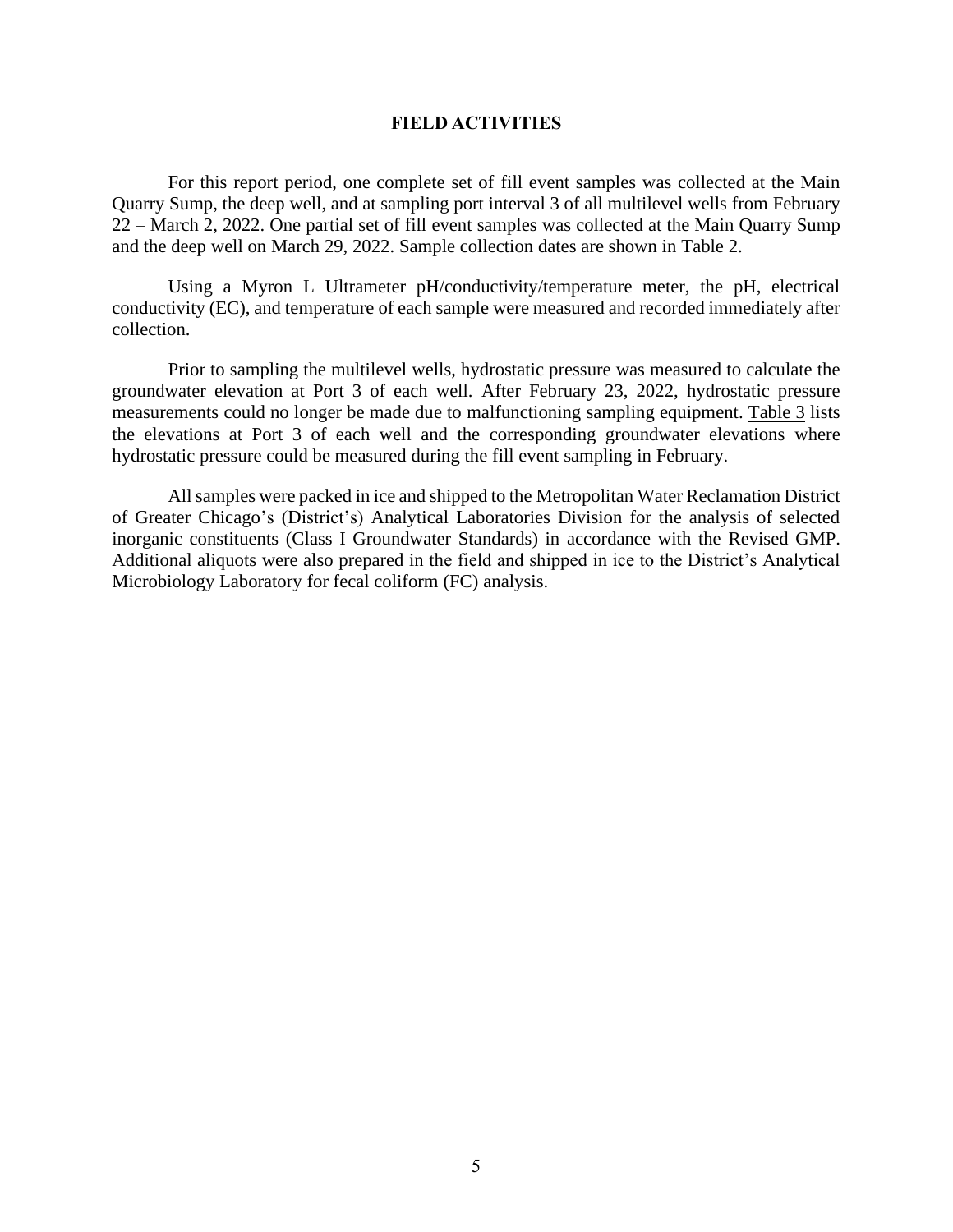## TABLE 2: DEVICES AND CORRESPONDING DATES OF SAMPLING DURING THE FILL EVENT SAMPLING IN FEBRUARY AND MARCH 2022

| Date of Sampling | Device/Structure Sampled                     |
|------------------|----------------------------------------------|
|                  |                                              |
| 02/22/22         | Main Quarry Sump, Main Quarry Sump duplicate |
| 02/23/22         | TB-119, TB-124                               |
| 03/01/22         | TB-120, TB-121                               |
| 03/02/22         | TB-118, TB-122, TB-123                       |
|                  | Fill Event #1, Sampling #2                   |
| 03/29/22         | TB-124, Main Quarry Sump                     |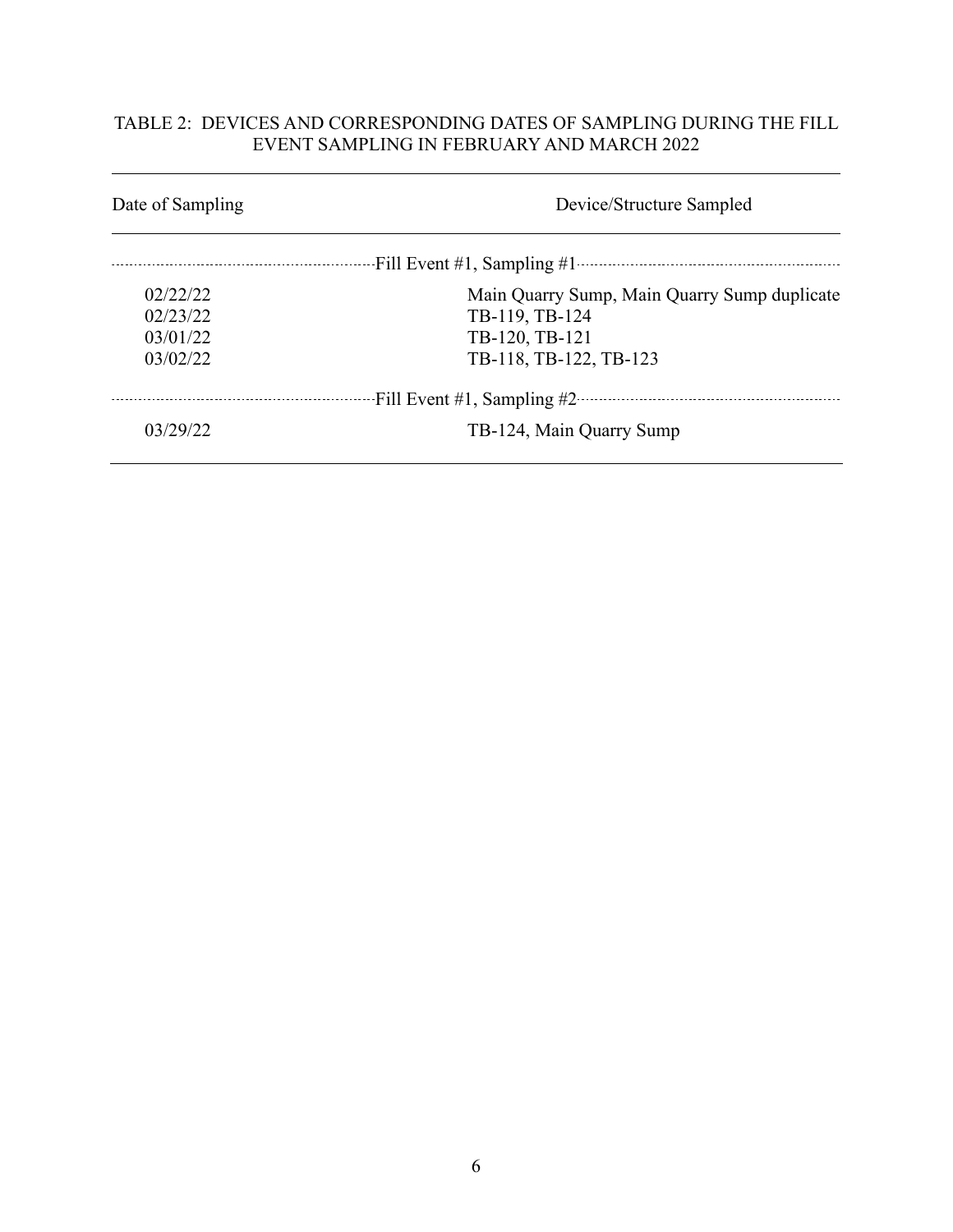## TABLE 3: SUMMARY OF ELEVATIONS AT SAMPLING PORT 3 OF EACH WELL AND CORRESPONDING GROUNDWATER ELEVATIONS DURING FILL EVENT SAMPLING IN FEBRUARY AND MARCH 2022

| Sample Date | Well ID    | <b>Sampling Port</b> | Groundwater Elevation |  |  |  |
|-------------|------------|----------------------|-----------------------|--|--|--|
|             |            |                      | $(\text{ft CCD}^1)$   |  |  |  |
|             |            |                      |                       |  |  |  |
| 03/02/22    | TB-118     | $-289$               | ND <sup>2</sup>       |  |  |  |
| 02/23/22    | TB-119     | $-289$               | $-165$                |  |  |  |
| 03/01/22    | TB-120     | $-290$               | <b>ND</b>             |  |  |  |
| 03/01/22    | TB-121     | $-288$               | <b>ND</b>             |  |  |  |
| 03/02/22    | TB-122     | $-288$               | <b>ND</b>             |  |  |  |
| 03/02/22    | TB-123     | $-288$               | <b>ND</b>             |  |  |  |
| 02/23/22    | $TB-124^3$ | NA <sup>4</sup>      | $-344$                |  |  |  |
|             |            |                      |                       |  |  |  |
| 03/29/22    | TB-124     | <b>NA</b>            | <b>ND</b>             |  |  |  |
|             |            |                      |                       |  |  |  |

<sup>1</sup>Chicago City Datum.

<sup>2</sup>No data available. Pressure readings could not be made due to equipment malfunction.

 $3TB-124$  is a conventional well screened from -663 to -698 ft CCD. Samples were taken at approximately 650 ft below ground surface during the fill event samplings in February and March 2022.

4Not applicable.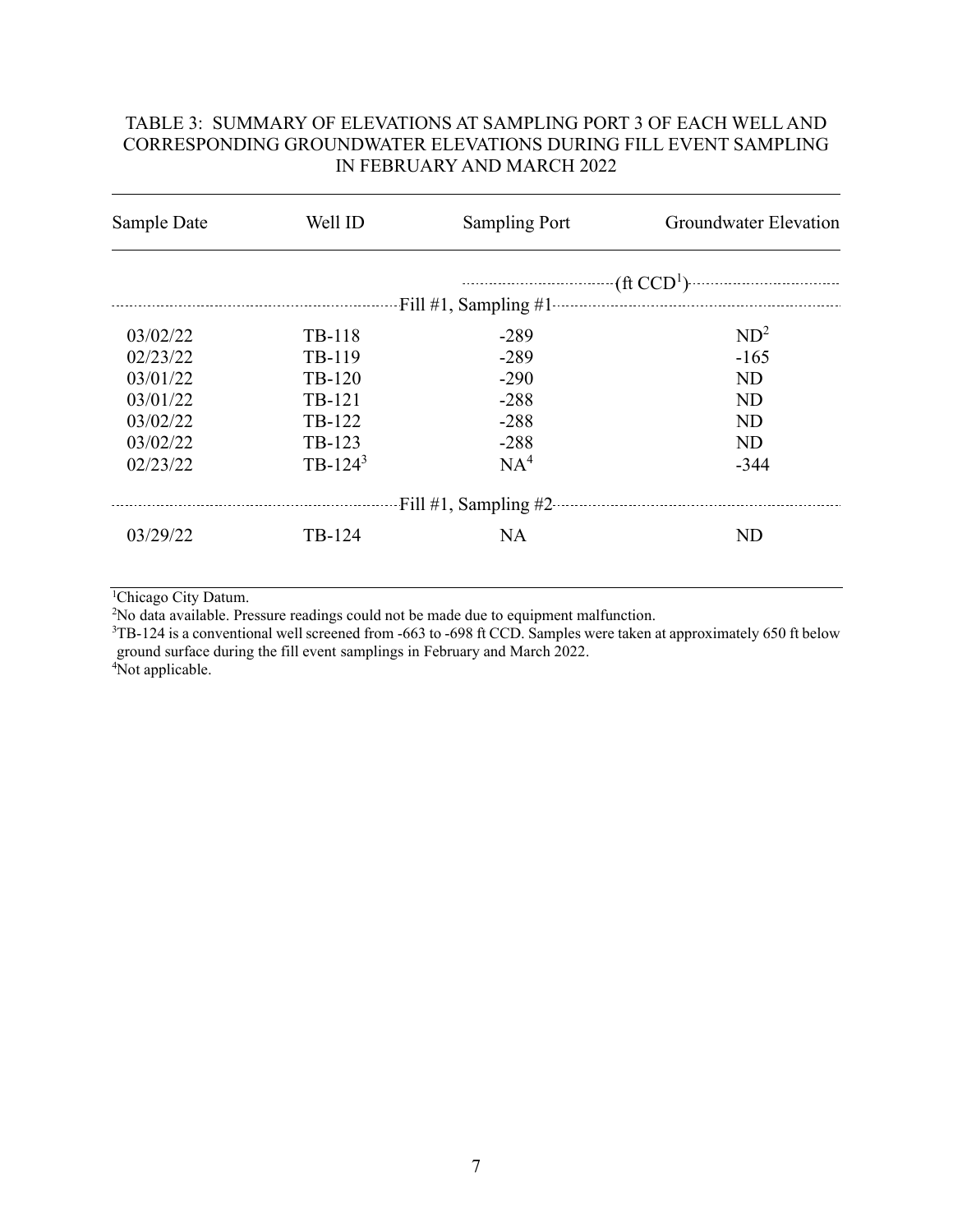#### **ANALYTICAL RESULTS**

Table 4 lists the analytical methods used by the laboratory for measured parameters. Analytical results were reviewed to identify any analytes that exceeded the Class I groundwater standards.

The analytical data for all well samples and the Main Quarry Sump sample collected from February 22 – March 2 for the first sampling of fill event one monitoring are presented in Table 5. There were a few exceedances of the Class I groundwater standards, including total dissolved solids (TDS), chloride, and sulfate, as indicated in bold font in Table 5, but none of these parameters exceeded the background maximum. Fecal coliform bacteria were detected only in the Main Quarry Sump at 2 CFU/100 mL during this fill event sampling (Table 5).

The analytical data for the well TB-124 and Main Quarry Sump samples collected on March 29 for the second sampling of fill event one monitoring are presented in Table 6. There were a few exceedances of the Class I groundwater standards, including pH, TDS, and sulfate, as indicated in bold font in Table 6. Among these parameters, only pH showed a value higher than the background maximum. Fecal coliform bacteria were detected only in the Main Quarry Sump at 1 CFU/100 mL during this fill event sampling (Table 6).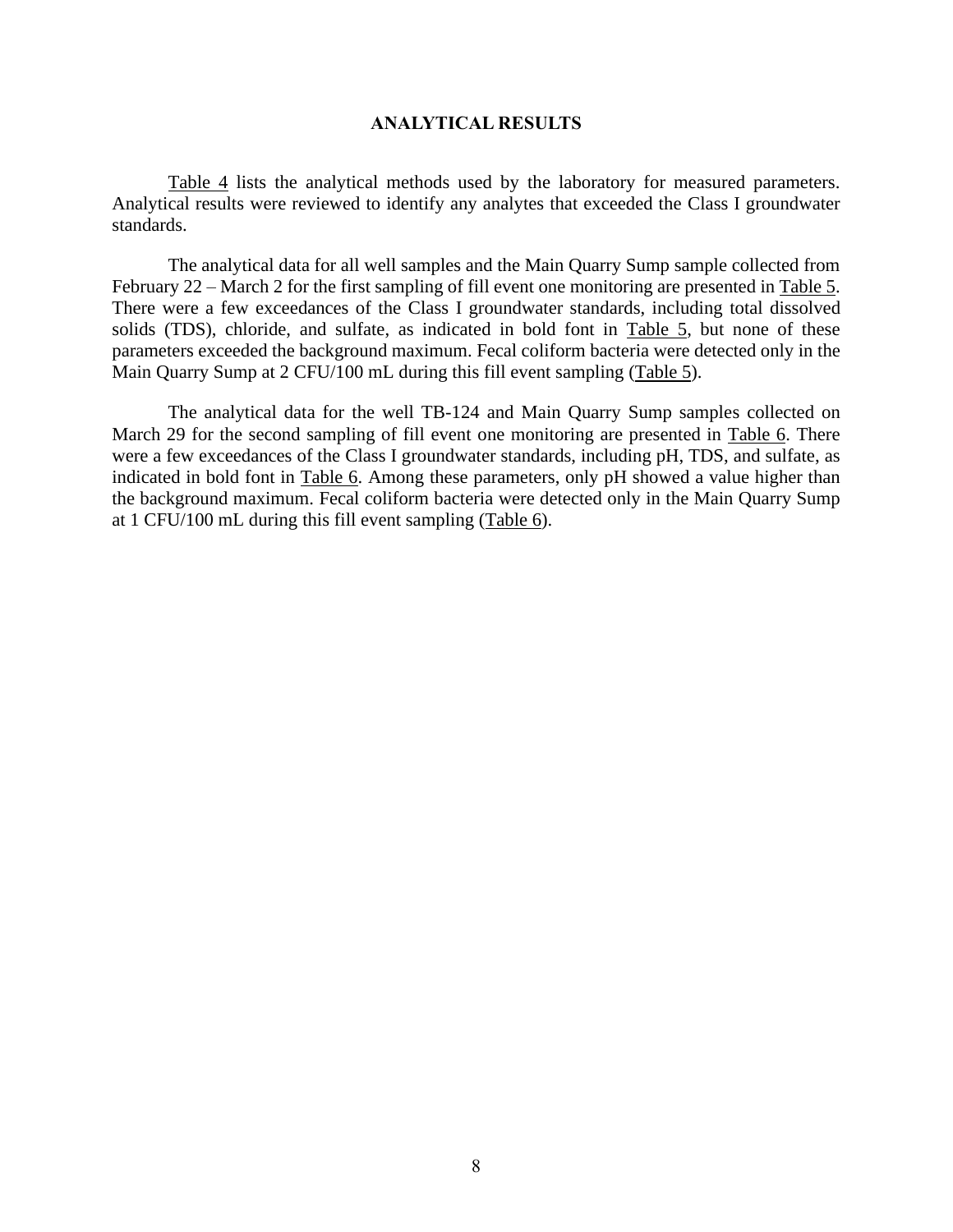# TABLE 4: ANALYTICAL METHODS USED FOR REQUIRED PARAMETERS

| Parameters                                                                     | <b>Analytical Method</b> |  |  |  |
|--------------------------------------------------------------------------------|--------------------------|--|--|--|
| Ammonia (as N)                                                                 | <b>USEPA 350.1</b>       |  |  |  |
| Boron and Target Analyte List metals except calcium, magnesium,<br>and mercury | <b>USEPA 200.8</b>       |  |  |  |
| Chloride, sulfate                                                              | <b>USEPA 300.0</b>       |  |  |  |
| Fecal coliform                                                                 | <b>SM 9222D</b>          |  |  |  |
| Hardness (as calcium and magnesium)                                            | SM 3120B, SM 2340B       |  |  |  |
| Mercury                                                                        | <b>SM 3112B</b>          |  |  |  |
| Phenols                                                                        | <b>USEPA 420.4</b>       |  |  |  |
| Total dissolved solids                                                         | <b>SM 2540C</b>          |  |  |  |
| Total organic carbon                                                           | <b>SM 5310B</b>          |  |  |  |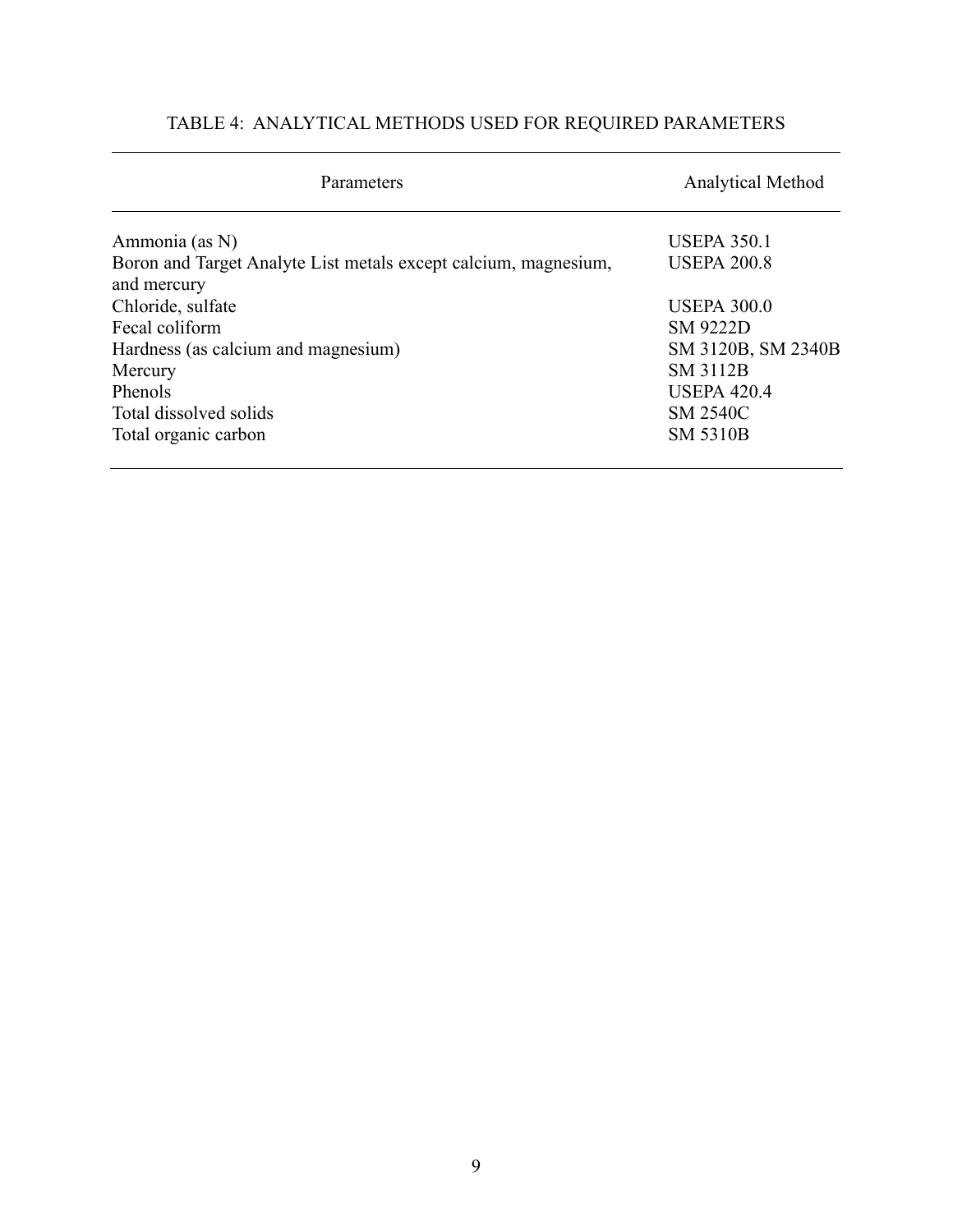|                           |                    | Part 620<br>Groundwater | Maximum                        |                 | Well     |          |          |         |          |         |          |         |               |  |
|---------------------------|--------------------|-------------------------|--------------------------------|-----------------|----------|----------|----------|---------|----------|---------|----------|---------|---------------|--|
| Parameter                 | Unit               | Standard                | Background Lab RL <sup>1</sup> |                 | TB-118   | TB-119   | TB-120   | TB-121  | TB-122   | TB-123  | TB-124   | Sump    | Sump- $Dup^2$ |  |
| pH                        |                    | $6.5 - 9.0$             | 8.4                            | NL <sup>3</sup> | 7.5      | 8.5      | 8.4      | 7.8     | 7.6      | 8.0     | 8.8      | 8.8     | 8.8           |  |
| $\rm EC$                  | mS/m               | NL                      | 415                            | NL              | 109      | 126      | 210      | 136     | 112      | 118     | 276      | 142     | 142           |  |
| <b>TDS</b>                | mg/L               | 1,200                   | 2,960                          | 25              | 1,824    | 530      | 352      | 540     | 1,178    | 364     | 1,146    | 1,202   | 1,170         |  |
| <b>TOC</b>                | 11                 | <b>NL</b>               |                                |                 | < 5.0    | < 5.0    | < 5.0    | < 5.0   | 5        | < 5.0   | 16       | < 5.0   | < 5.0         |  |
| Chloride                  | $^{\prime\prime}$  | 200                     | 1,230                          |                 | 706      | 76       | 56       | 316     | 260      | 6       | 204      | 171     | 185           |  |
| Sulfate                   | $^{\prime\prime}$  | 400                     | 890                            |                 | 200      | 110      | 42       | 193     | 235      | 18      | 366      | 471     | 474           |  |
| Ammonia as N              | 11                 | NL                      | ND <sup>4</sup>                | 0.3             | 0.40     | 0.53     | 1.24     | 1.66    | < 0.30   | 0.56    | 1.80     | < 0.30  | < 0.30        |  |
| <b>Total Phenol</b>       | $^{\prime\prime}$  | 0.1                     | $0.06\,$                       | 0.005           | < 0.005  | < 0.005  | < 0.005  | < 0.005 | < 0.005  | < 0.005 | 0.023    | < 0.005 | < 0.005       |  |
| Fecal Coliform CFU/100 mL |                    | NL                      | $<$ 1                          |                 | $\leq$ 1 | $\leq$ 1 | $\leq$ 1 | <1      | $\leq$ 1 | $<$ 1   | $\leq$ 1 | 2       | $\leq$ 1      |  |
| Ag                        | mg/L               | 0.05                    | 0.003                          | 0.002           | < 0.004  | < 0.004  | < 0.004  | < 0.004 | < 0.004  | < 0.004 | < 0.004  | < 0.004 | < 0.004       |  |
| Β                         | $^{\prime\prime}$  | 2                       | 3.8                            | 0.005           | 0.375    | 0.927    | 0.185    | 0.963   | 0.244    | 1.78    | 0.575    | 0.346   | 0.375         |  |
| Be                        | $\pmb{\mathsf{H}}$ | 0.004                   | 0.002                          | 0.001           | < 0.002  | < 0.002  | < 0.002  | < 0.002 | < 0.002  | < 0.002 | < 0.002  | < 0.002 | < 0.002       |  |
| Co                        | $^{\prime\prime}$  |                         | 0.035                          | 0.001           | < 0.002  | < 0.002  | < 0.002  | < 0.002 | < 0.002  | < 0.002 | < 0.002  | 0.015   | 0.015         |  |
| Cr                        | $^{\prime\prime}$  | 0.1                     | 86.4                           | 0.002           | < 0.004  | < 0.004  | 0.006    | < 0.004 | < 0.004  | < 0.004 | < 0.004  | < 0.004 | < 0.004       |  |
| Cu                        | $^{\prime\prime}$  | 0.65                    | 0.004                          | 0.001           | < 0.002  | < 0.002  | 0.003    | < 0.002 | < 0.002  | < 0.002 | 0.004    | < 0.002 | < 0.002       |  |
| Mn                        | $^{\prime\prime}$  | 0.15                    | 0.183                          | 0.005           | 0.009    | 0.010    | 0.067    | 0.005   | 0.023    | < 0.002 | 0.003    | < 0.002 | < 0.002       |  |
| Se                        | 11                 | 0.05                    | 0.008                          | 0.002           | < 0.004  | < 0.004  | < 0.004  | < 0.004 | < 0.004  | < 0.004 | < 0.004  | < 0.004 | < 0.004       |  |
| V                         | $^{\prime\prime}$  | 0.049                   | ND                             | 0.001           | < 0.002  | < 0.002  | < 0.002  | < 0.002 | < 0.002  | < 0.002 | < 0.002  | < 0.002 | < 0.002       |  |
| Zn                        | $^{\prime\prime}$  | 5                       | 10                             | 0.005           | 0.022    | 0.561    | 4.41     | 0.091   | 0.059    | 0.015   | 1.89     | < 0.010 | < 0.010       |  |
| Ca                        | 11                 | NL                      | 276                            | 0.5             | 196      | 84.5     | 54.7     | 131     | 151      | 36.2    | 50.7     | 117     | 116           |  |
| Mg                        | $^{\prime\prime}$  | NL                      | 153                            | 0.5             | 88.2     | 42.2     | 16.7     | 65.5    | 72.9     | 20.2    | < 0.50   | 93.0    | 92.5          |  |

## TABLE 5: ANALYSIS OF GROUNDWATER SAMPLED FROM MONITORING WELLS TB-118 THROUGH TB-124 AND THE MAIN QUARRY SUMP AT THE THORNTON COMPOSITE RESERVOIR SITE FOR THE FIRST SAMPLING OF THE FIRST FILL EVENT IN FEBRUARY AND MARCH 2022

<sup>1</sup>Laboratory reporting limit.

<sup>2</sup>Duplicate sample.

<sup>3</sup>No existing limit.

4Not determined.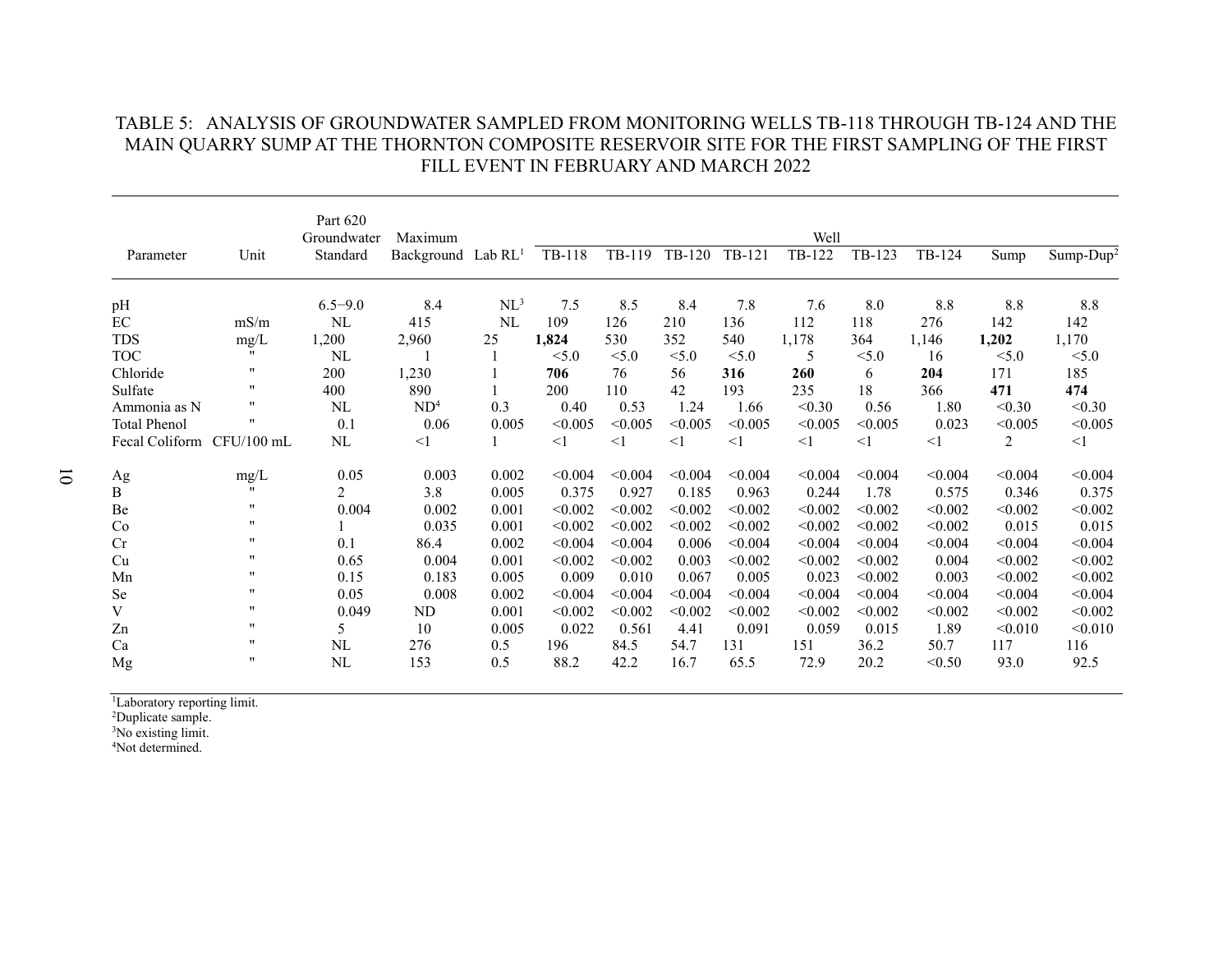|                     |                    | Part 620<br>Groundwater | Maximum         | Well            |                 |                  |        |          |        |          |          |         |  |
|---------------------|--------------------|-------------------------|-----------------|-----------------|-----------------|------------------|--------|----------|--------|----------|----------|---------|--|
| Parameter           | Unit               | Standard                | Background      | $Lab$ $RL1$     | TB-118          | TB-119           | TB-120 | TB-121   | TB-122 | TB-123   | TB-124   | Sump    |  |
| pH                  |                    | $6.5 - 9.0$             | 8.4             | NL <sup>2</sup> | NC <sup>3</sup> | $\rm NC$         | NC     | NC       | NC     | NC       | 12.3     | 8.1     |  |
| EC                  | mS/m               | $\rm NL$                | 415             | NL              | NC              | $\rm NC$         | NC     | NC       | NC     | $\rm NC$ | 134      | 52.8    |  |
| <b>TDS</b>          | $mg/L$             | 1,200                   | 2,960           | 25              | NC              | NC               | NC     | NC       | NC     | $\rm NC$ | 1,192    | 1,204   |  |
| <b>TOC</b>          | $\mathbf{H}$       | NL                      |                 | 5               | NC              | $\rm NC$         | NC     | NC       | NC     | NC       | 15       | < 5.0   |  |
| Chloride            | 11                 | 200                     | 1,230           |                 | NC              | NC               | NC     | NC       | NC     | NC       | 188      | 172     |  |
| Sulfate             | $^{\prime\prime}$  | 400                     | 890             |                 | NC              | $_{\mathrm{NC}}$ | NC     | NC       | NC     | NC       | 353      | 458     |  |
| Ammonia as N        | $\pmb{\mathsf{H}}$ | $\rm NL$                | ND <sup>4</sup> | 0.3             | NC              | $\rm NC$         | NC     | NC       | NC     | $\rm NC$ | 1.76     | < 0.30  |  |
| <b>Total Phenol</b> | $\pmb{\mathsf{H}}$ | 0.1                     | 0.06            | 0.005           | NC              | NC               | NC     | NC       | NC     | NC       | 0.019    | < 0.005 |  |
| Fecal Coliform      | CFU/100 mL         | NL                      | $\leq$ 1        |                 | NC              | NC               | NC     | NC       | NC     | NC       | $\leq$ 1 |         |  |
| Ag                  | $mg/L$             | 0.05                    | 0.003           | 0.004           | NC              | $\rm NC$         | NC     | NC       | NC     | NC       | < 0.004  | < 0.004 |  |
| B                   | $\bullet$          | $\overline{2}$          | 3.8             | 0.005           | N <sub>C</sub>  | NC               | NC     | NC       | NC     | NC       | 0.504    | 0.315   |  |
| Be                  | $^{\prime\prime}$  | 0.004                   | 0.002           | 0.002           | NC              | NC               | NC     | NC       | NC     | NC       | < 0.002  | < 0.002 |  |
| Co                  | $^{\prime\prime}$  |                         | 0.035           | 0.002           | NC              | NC               | NC     | NC       | NC     | NC       | < 0.002  | 0.014   |  |
| Cr                  | $^{\prime\prime}$  | 0.1                     | 86.4            | 0.004           | NC              | NC               | NC     | NC       | NC     | NC       | < 0.004  | < 0.004 |  |
| Cu                  | $^{\prime\prime}$  | 0.65                    | 0.004           | 0.002           | NC              | $\rm NC$         | NC     | NC       | NC     | NC       | 0.004    | < 0.002 |  |
| Mn                  | $^{\prime\prime}$  | 0.15                    | 0.183           | 0.002           | NC              | $\rm NC$         | NC     | NC       | NC     | NC       | 0.002    | < 0.002 |  |
| Se                  | $\pmb{\mathsf{H}}$ | 0.05                    | 0.008           | 0.004           | $\rm NC$        | $\rm NC$         | NC     | NC       | NC     | $\rm NC$ | < 0.004  | < 0.004 |  |
| V                   | $^{\prime\prime}$  | 0.049                   | < 0.010         | 0.002           | NC              | $\rm NC$         | NC     | NC       | NC     | NC       | < 0.002  | < 0.002 |  |
| Zn                  | $^{\prime\prime}$  | 5                       | 10              | 0.01            | NC              | NC               | NC     | NC       | NC     | NC       | 3.515    | < 0.010 |  |
| Ca                  | $\pmb{\mathsf{H}}$ | NL                      | 276             | 0.5             | $\rm NC$        | $\rm NC$         | NC     | NC       | NC     | $\rm NC$ | 56.0     | 130     |  |
| Mg                  | $^{\prime\prime}$  | NL                      | 153             | 0.5             | NC              | $\rm NC$         | NC     | $\rm NC$ | NC     | $\rm NC$ | < 0.50   | 98.0    |  |

## TABLE 6: ANALYSIS OF GROUNDWATER SAMPLED FROM MONITORING WELLS TB-118 THROUGH TB-124 AND THE MAIN QUARRY SUMP AT THE THORNTON COMPOSITE RESERVOIR SITE FOR THE SECOND SAMPLING OF THE FIRST FILL EVENT IN FEBRUARY AND MARCH 2022

<sup>1</sup>Laboratory reporting limit.

<sup>2</sup>No existing limit.

<sup>3</sup>Sample could not be collected due to equipment malfunction.

<sup>4</sup>Not determined.